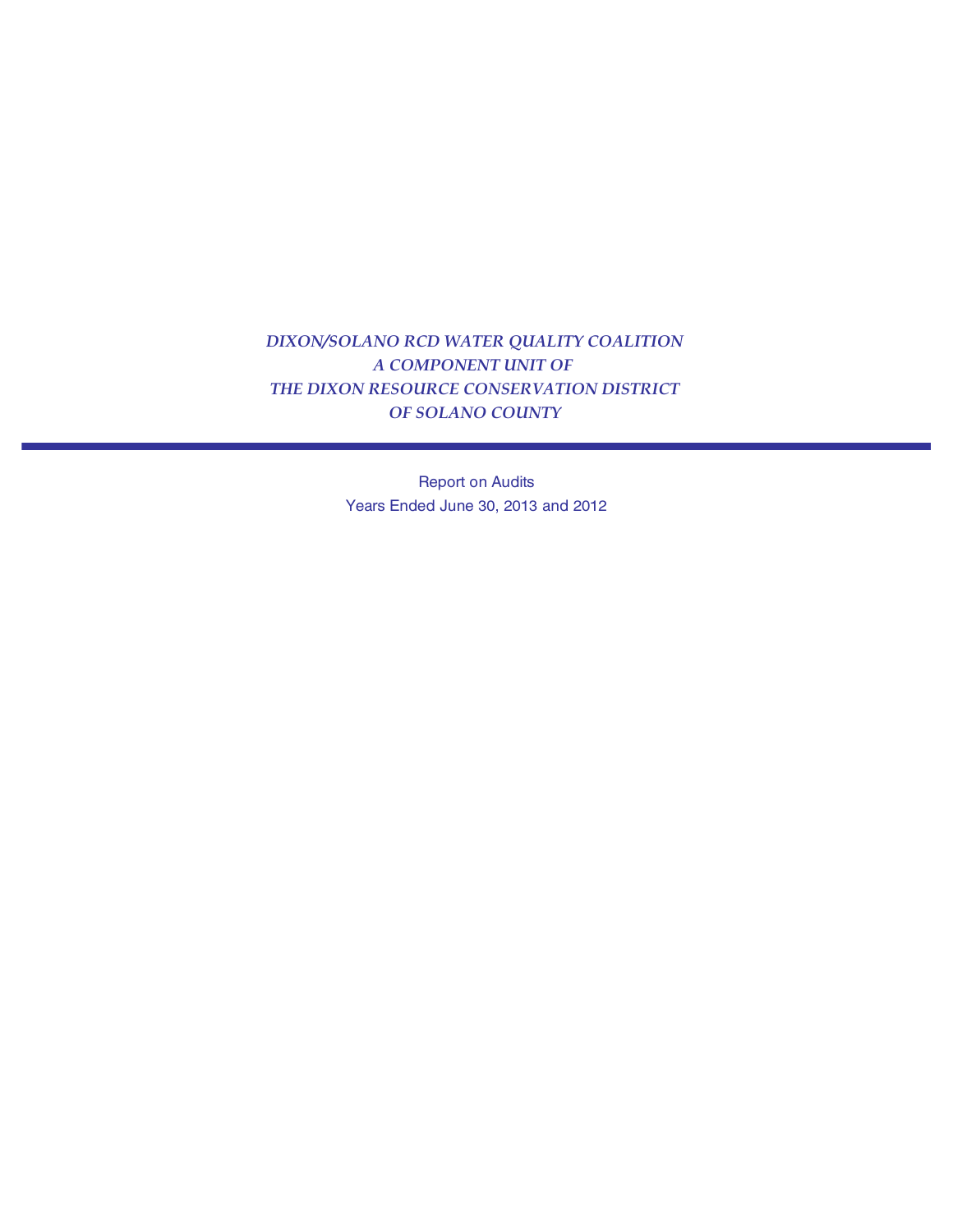# TABLE OF CONTENTS

| June 30, 2013 and 2012                                                                                      | Page |
|-------------------------------------------------------------------------------------------------------------|------|
| Independent Auditor's Report                                                                                | 1    |
|                                                                                                             |      |
| Management's Discussion and Analysis                                                                        | 3    |
| <b>Financial Statements:</b>                                                                                |      |
| Statements of Net Position and Governmental Fund Balance Sheets                                             | 7    |
| Statements of Activities and Governmental Fund Revenues,<br><b>Expenditures and Changes in Fund Balance</b> | 8    |
| Notes to the Financial Statements                                                                           | 9    |
| Required Supplementary Information:                                                                         |      |
| <b>Budgetary Comparison Schedules</b>                                                                       | 13   |
| Notes to the Required Supplementary Information                                                             | 15   |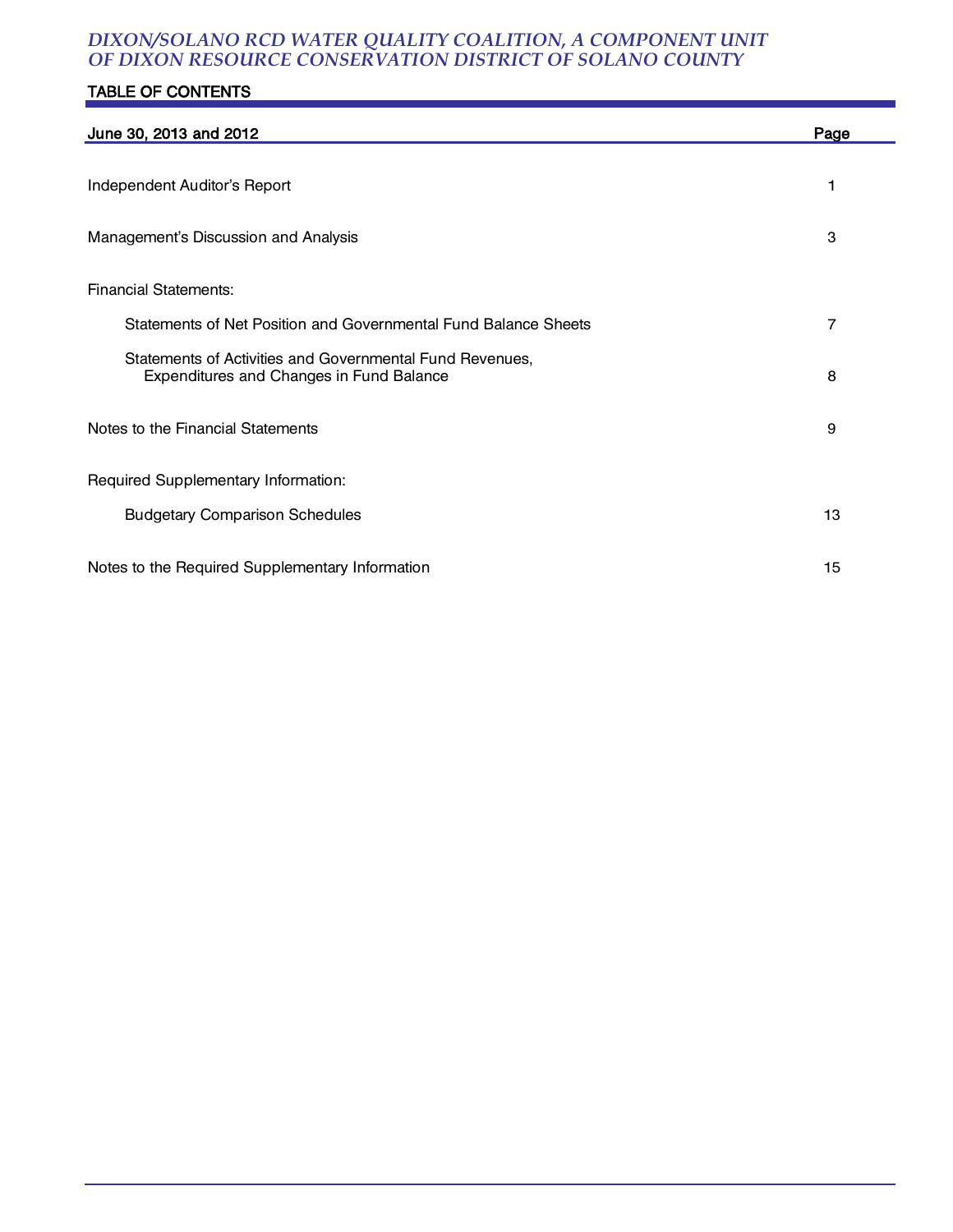

**\_\_\_\_\_\_\_\_\_\_\_\_\_\_\_\_\_\_\_** *PERRY, BUNCH & JOHNSTON, INC. 350 Court Street, Woodland, California 95695 Phone: (530)662-3251 Fax: (530)662-4600 www.yolocpas.com*

#### Independent Auditor's Report

To the Board of Directors Dixon/Solano RCD Water Quality Coalition A Component Unit of The Dixon Resource Conservation District of Solano County Dixon, California

We have audited the accompanying financial statements of the governmental activities of the Dixon/Solano RCD Water Quality Coalition (the Coalition), a component unit of the Dixon Resource Conservation District of Solano County, as of and for the years ended June 30, 2013 and 2012, and the related notes to the financial statements, which collectively comprise the Coalition's basic financial statements as listed in the table of contents.

#### Management's Responsibility for the Financial Statements

Management is responsible for the preparation and fair presentation of these financial statements in accordance with accounting principles generally accepted in the United States of America; this includes the design, implementation, and maintenance of internal control relevant to the preparation and fair presentation of financial statements that are free from material misstatement, whether due to fraud or error.

#### Auditor's Responsibility

Our responsibility is to express opinions on these financial statements based on our audit. We conducted our audit in accordance with auditing standards generally accepted in the United States of America. Those standards require that we plan and perform the audit to obtain reasonable assurance about whether the financial statements are free from material misstatement.

An audit involves performing procedures to obtain audit evidence about the amounts and disclosures in the financial statements. The procedures selected depend on the auditor's judgment, including the assessment of the risks of material misstatement of the financial statements, whether due to error or fraud. In making those risk assessments, the auditor considers internal control relevant to the entity's preparation and fair presentation of the financial statements in order to design audit procedures that are appropriate in the circumstances, but not for the purpose of expressing an opinion on the effectiveness of the entity's internal control. Accordingly, we express no such opinion. An audit also includes evaluating the appropriateness of accounting policies used and the reasonableness of significant accounting estimates made by management, as well as evaluating the overall presentation of the financial statements.

We believe that the audit evidence we have obtained is sufficient and appropriate to provide a basis for our audit opinions.

#### Opinion

In our opinion, the financial statements referred to above present fairly, in all material respects, the respective financial position of the governmental activities of the Coalition as of June 30, 2013 and 2012, and the respective changes in financial position and cash flows thereof for the years then ended in accordance with accounting principles generally accepted in the United States of America.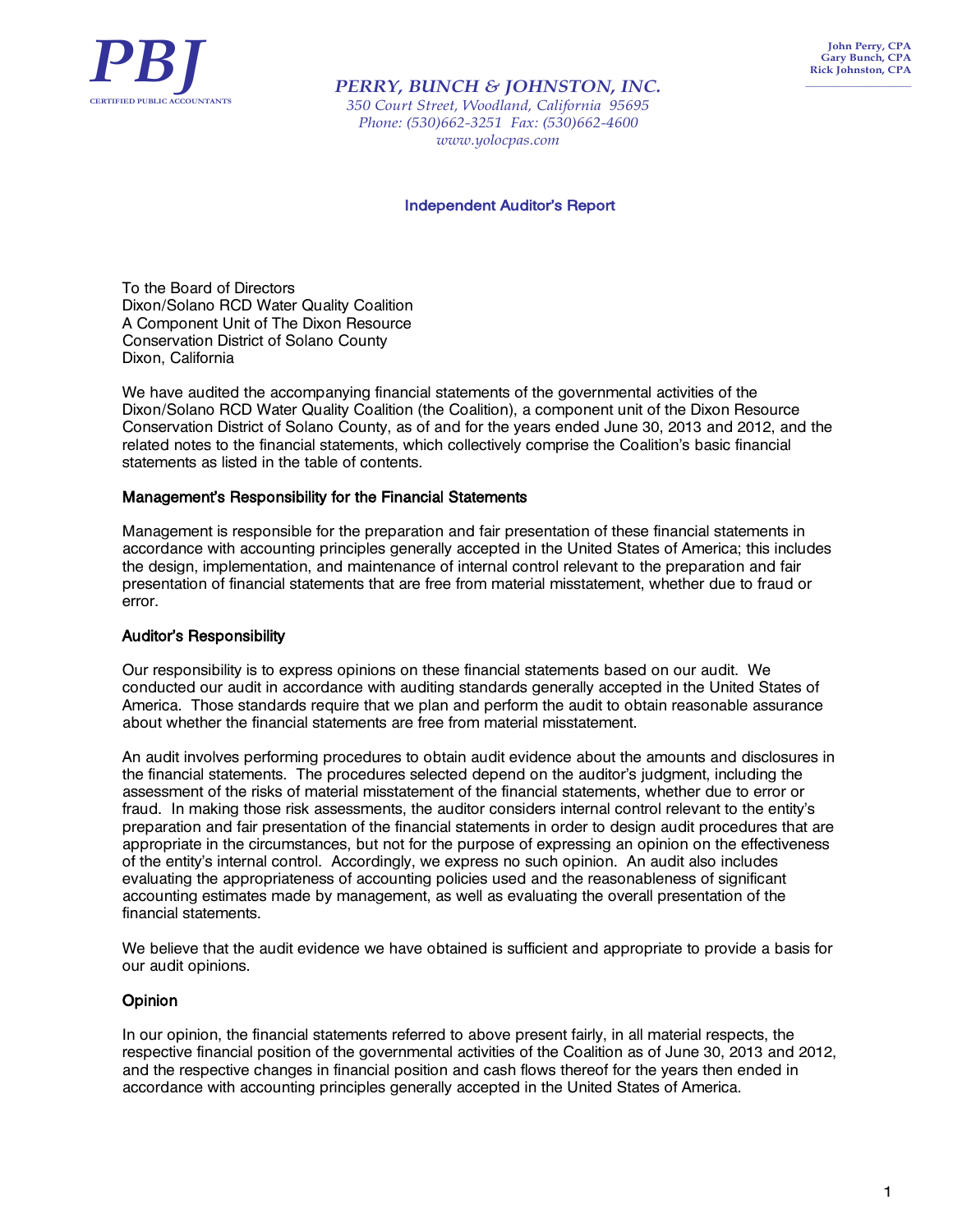#### Other Matters

#### Required Supplementary Information

Accounting principles generally accepted in the United States of America require that the management's discussion and analysis and budgetary comparison information on pages 12 and 13 be presented to supplement the basic financial statements. Such information, although not a part of the basic financial statements, is required by the Governmental Accounting Standards Board, who considers it to be an essential part of financial reporting for placing the basic financial statements in an appropriate operational, economic, or historical context. We have applied certain limited procedures to the required supplementary information in accordance with auditing standards generally accepted in the United States of America, which consisted of inquiries of management about the methods of preparing the information and comparing the information for consistency with management's responses to our inquiries, the basic financial statements, and other knowledge we obtained during our audit of the basic financial statements. We do not express an opinion or provide any assurance on the information because the limited procedures do not provide us with sufficient evidence to express an opinion or provide any assurance.

*Perry, Bunch & Johnston, Inc.*

Woodland, California March 6, 2014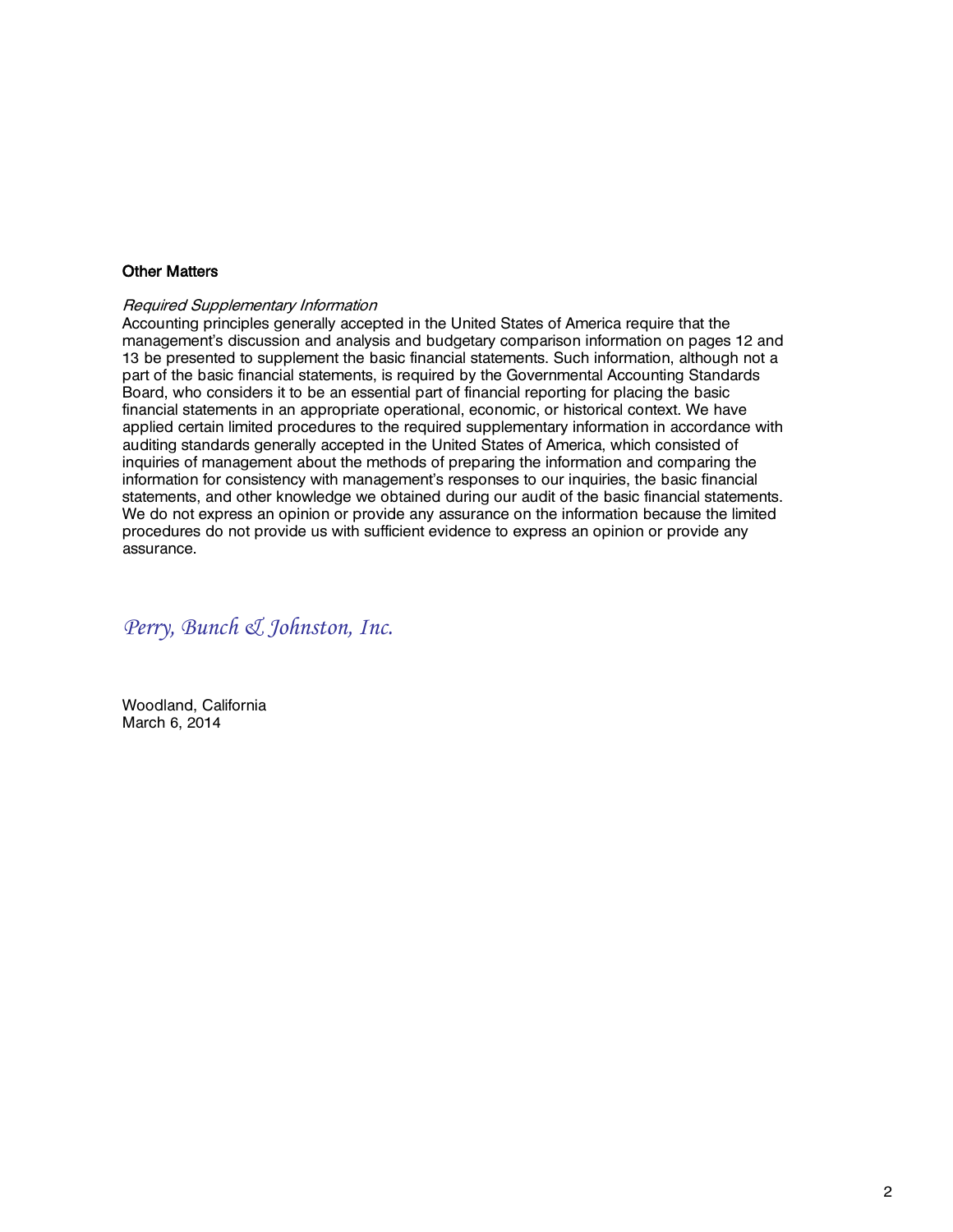#### Dixon/Solano RCD Water Quality Coalition A Component Unit of The Dixon Resource Conservation District of Solano County

## MANAGEMENT'S DISCUSSION AND ANALYSIS:

As management of the Dixon/Solano RCD Water Quality Coalition (Coalition), we offer readers of the Coalition's financial statements this narrative overview and analysis of the financial activities of the Coalition for the fiscal years ended June 30, 2013 and 2012. We encourage readers to consider the information presented here in conjunction with additional information in our financial statements.

## FINANCIAL HIGHLIGHTS:

- The Coalition's net position totaled \$62,708 at June 30, 2013 and \$77,543 at June 30, 2012. Of these amounts, \$62,708 and \$77,543 (unrestricted net position) at June 30, 2013 and 2012, respectively, may be used to meet the Coalition's ongoing obligations to citizens and creditors.
- The Coalition's total net position decreased by \$14,835 as a result of the current year's operations and increased by \$40,143 as a result of fiscal year 2011/2012 operations.
- The Coalition's governmental funds reported an ending fund balance of \$62,708 at June 30, 2013 and \$77,543 at June 30, 2012, of which the entire amount for each fiscal year is available for spending at the Coalition's discretion (unassigned fund balance).
- Like the Coalition's total net position, total fund balance decreased by \$14,835 as a result of the current year's operations and increased by \$40,143 as a result of fiscal year 2011/2012 operations.

#### OVERVIEW OF THE FINANCIAL STATEMENTS:

Revenue of the Coalition is generated primarily through enrollment fees. Accordingly, the Coalition is considered to be involved only in governmental activities for purposes of GASB Statement No. 34. It is therefore required to present only the government-wide financial statements and the fund financial statements for governmental funds. Additionally, the Coalition is considered to be a special-purpose entity engaged in a single governmental program and maintains a single general fund. Therefore, the Coalition combines the government-wide and fund financial statements using a columnar format that reconciles fund data to government-wide data. The government-wide financial statements, which include the statements of net position and the statements of activities, provide information about the activities of the Coalition as a whole and present a longer-term view of the Coalition's finances. Fund financial statements for governmental activities provide information about short-term financing as well as funds that remain available for future spending.

#### GOVERNMENT-WIDE FINANCIAL STATEMENTS:

The statements of net position and statements of activities include all assets and liabilities using the accrual basis of accounting, which is similar to the accounting method used by most private-sector companies. All current year revenues and expenses are taken into account regardless of when cash is received or paid.

These two statements report the Coalition's net position and changes in net position. The Coalition's net position, the difference between assets and liabilities, present a way to measure the Coalition's financial position. Over time, increases or decreases in net position are one indicator of whether financial health is improving or deteriorating. Condensed financial information from these two statements follows.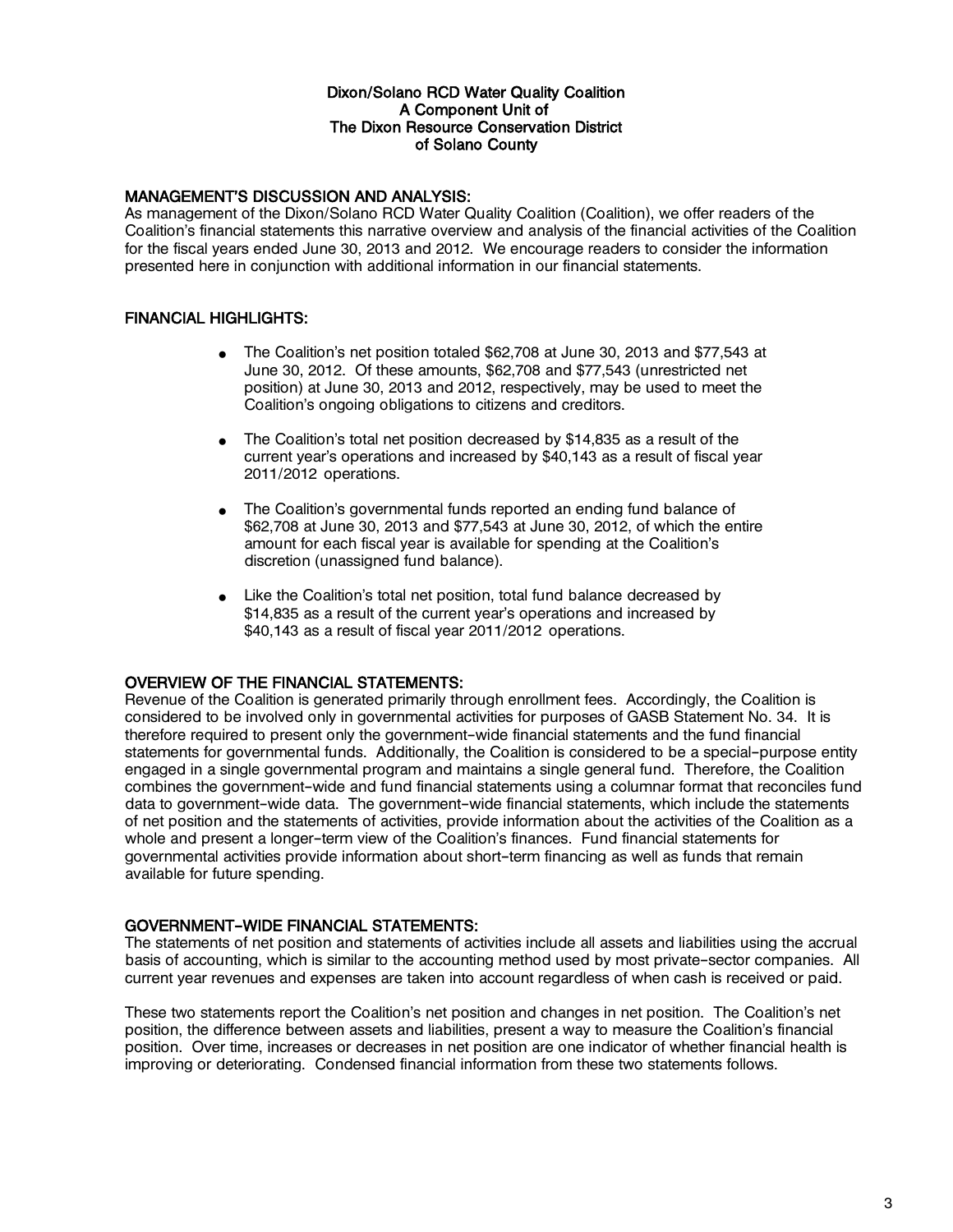#### Dixon/Solano RCD Water Quality Coalition June 30, 2013, 2012, and 2011 A Component Unit of Dixon Resource Conservation District Net Position

|                                                                        | 2013                   | 2012                   | 2011                   |  |
|------------------------------------------------------------------------|------------------------|------------------------|------------------------|--|
| Assets:<br>Current and other assets                                    | 81,578<br>\$           | 97,225<br>\$           | 57,439<br>S            |  |
| <b>Total Assets</b>                                                    | 81,578                 | 97,225<br>\$           | 57,439<br>S            |  |
| Liabilities:<br><b>Current liabilities</b><br><b>Total Liabilities</b> | \$<br>18,870<br>18,870 | \$<br>19,682<br>19,682 | \$<br>20,039<br>20,039 |  |
| <b>Net Position:</b><br>Unrestricted<br><b>Total Net Position</b>      | 62,708<br>62,708       | 77,543<br>77,543       | 37,400<br>37,400       |  |
| <b>Total Liabilities and Net Position:</b>                             | 81,578                 | 97,225<br>S            | 57,439                 |  |

## Changes in Net Position Fiscal Years Ended June 30, 2013, 2012, and 2011

|                                             | 2013         | 2012         |              |
|---------------------------------------------|--------------|--------------|--------------|
| Program Expenses:                           |              |              |              |
| Fees and permits                            | 63,767<br>\$ | 64.880<br>\$ | \$<br>13,442 |
| Other                                       | 2,673        | 2,169        | 3,179        |
| Professional and specialized services       | 177,471      | 131,548      | 192,364      |
| <b>Total Program Expenses</b>               | 243,911      | 198,597      | 208,985      |
| <b>Program Revenues:</b>                    |              |              |              |
| Enrollment fees                             | 228,169      | 237,885      | 121,766      |
| <b>Total Program Revenues</b>               | 228,169      | 237,885      | 121,766      |
| Net Program Income (Expense)                | (15,742)     | 39,288       | (87, 219)    |
| <b>General Revenues:</b>                    |              |              |              |
| Revenues from the use of money and property | 907          | 855          | 1,040        |
| <b>Total General Revenues</b>               | 907          | 855          | 1,040        |
| Change in Net Position                      | (14, 835)    | 40,143       | (86, 179)    |
| Net Position, Beginning of Year             | 77,543       | 37,400       | 123,579      |
| Net Position, End of Year                   | 62,708<br>\$ | 77,543<br>\$ | 37.400<br>S  |

As noted earlier, net position may serve over time as a useful indicator of the coalition's financial position. In the case of the Dixon/Solano RCD Water Quality Coalition, assets exceeded liabilities by \$62,708 and \$77,543 at June 30, 2013 and 2012, respectively.

For the year ended June 30, 2013, current assets decreased by \$15,647 while current liabilities decreased by \$812. Current assets decreased due to a substantial increase in fees paid to the Sacramento Valley Water Quality Coalition for monitoring site costs, monitoring program costs, and regional plan management cost, as anticipated and outlined in the Sacramento Valley Water Quality Coalition's Budget and Monitoring and Reporting Plan. For the year ended June 30, 2012, current assets increased \$39,786 while current liabilities decreased by \$357. The primary reason for both decreases is attributable to a large amount of warrants accrued at June 30, 2011 but presented for payment during the subsequent year.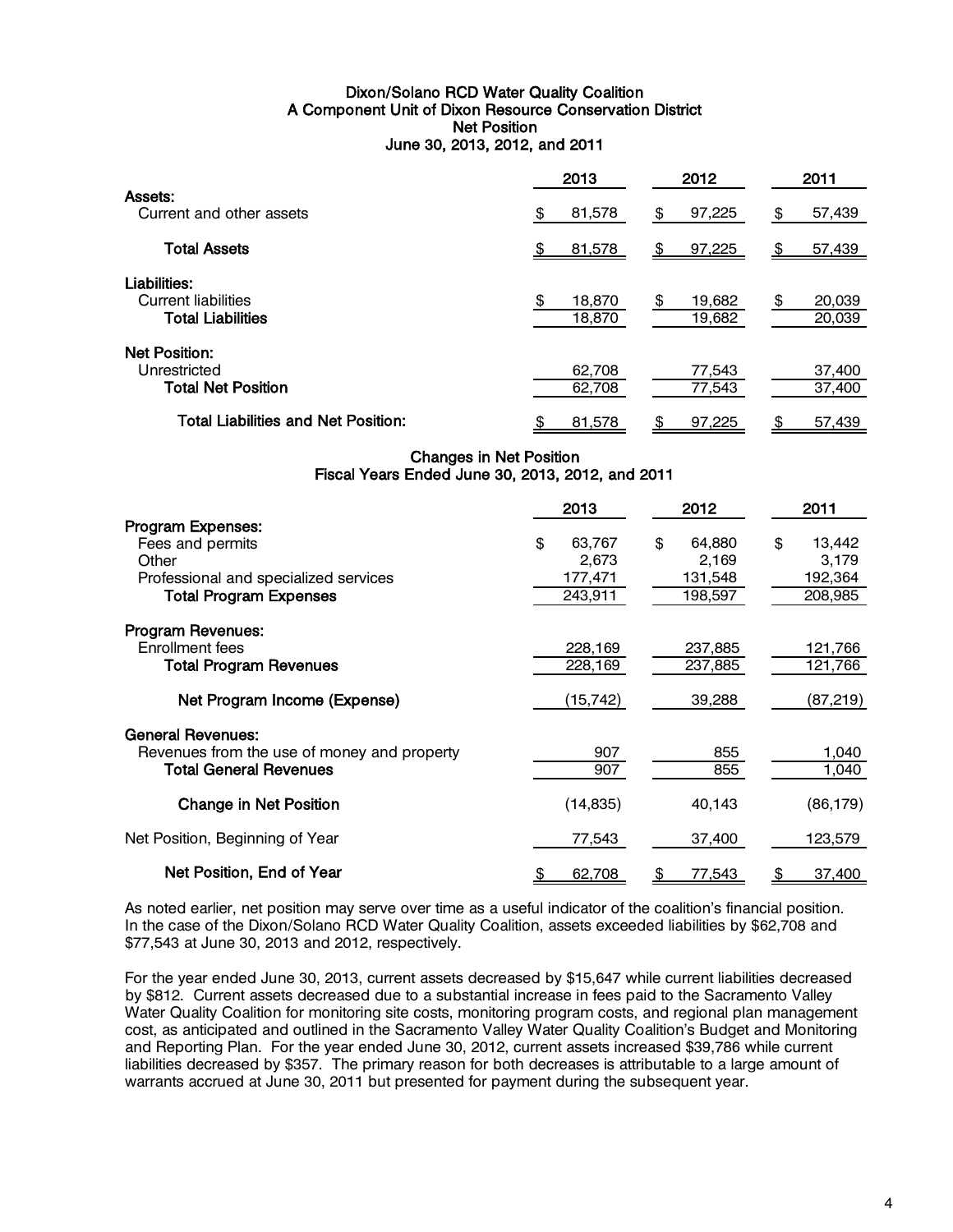Net position decreased by \$14,835 or 19.1 percent, for the year ended June 30, 2013. For the year ended June 30, 2012, net position increased by \$40,143, or 107.3 percent.

Net assets decreased in both years because enrollment fees were not sufficient to completely fund expenses. The Board determined that it was no longer necessary to maintain a net asset balance of greater that \$100,000 since costs have become more predictable. The Board feels that a net asset level in the range of \$25,000 to \$40,000 is sufficient to cover cash flow needs at this time. The adoption of this net asset range allowed the net assets to decrease as opposed to increasing enrollment fees for the audit periods. Moreover, as previously mentioned, fees paid for specialized services increased substantially during the year ended June 30, 2013, which contributed to the large decrease in net assets. The increased expenses resulted in a financial position at June 30, 2013 more in line with the current needs of the Coalition.

## THE FUND FINANCIAL STATEMENTS:

The fund financial statements for the Coalition's single governmental fund include the governmental fund balance sheets and governmental fund revenues, expenditures and changes in fund balance. These statements focus on the flow of money into and out of the governmental fund and the balance left at yearend that is available for expenditure. They are reported using the modified accrual basis of accounting, which measures cash and all other financial assets that can readily be converted to cash. The purpose of the statements is to provide a detailed short-term view of the Coalition's governmental program and to help determine the level of financial resources that can be spent in the near future to finance the program.

At June 30, 2013 and 2012, the Coalition reported an ending fund balance of \$62,708 and \$77,543, respectively. This is a decrease of \$14,835 and an increase of \$40,143 for the years ended June 30, 2013 and 2012, respectively. Of the ending fund balance at June 30, 2013 and 2012, all was classified as unassigned and available for spending at the Coalition's discretion.

Governmental revenues totaled \$229,076 for the year ended June 30, 2013, which represents a decrease of 4.0 percent from the prior year. Governmental revenues totaled \$238,740 for the year ended June 30, 2012, which is an increase of 94.4 percent from the prior year. The Board approved an Enrollment Fee increase in September 2011. Coalition members' enrollment fees were increased from \$1/irrigated acres to \$2/irrigated acres to cover the anticipated increase in monitoring, State fees, and staffing required to meet the program obligations.

Governmental expenditures totaled \$243,911 for the year ended June 30, 2013, which represents an increase of 22.8 percent from the prior year. As previously mentioned, fees paid for specialized services increased substantially, including fees paid for water quality monitoring and additional staffing. The Irrigated Land Regulatory Program requires follow-up water quality monitoring, member education and outreach when there are recurring problems. The need for more or less specialized services during a given year depends on various factors, including issues encountered by the Coalition. At \$198,597, expenditures for the year ended June 30, 2012 were 5.0 percent less than in the prior year.

## GENERAL FUND BUDGETARY HIGHLIGHTS:

The general fund budget is reflected in the budgetary comparison schedule as presented on pages 13 and 14 in the required supplementary information section of this report.

During the fiscal year ended June 30, 2013, there were no changes between the original and final budgets. Actual revenues exceeded the budgeted amount by \$570. Actual expenditures were \$6,808 more than budget.

During the fiscal year ended June 30, 2012, there were no changes between the original and final budgets. Actual revenues exceeded the budgeted amount by \$15,978. Actual expenditures were \$19,993 less than budget.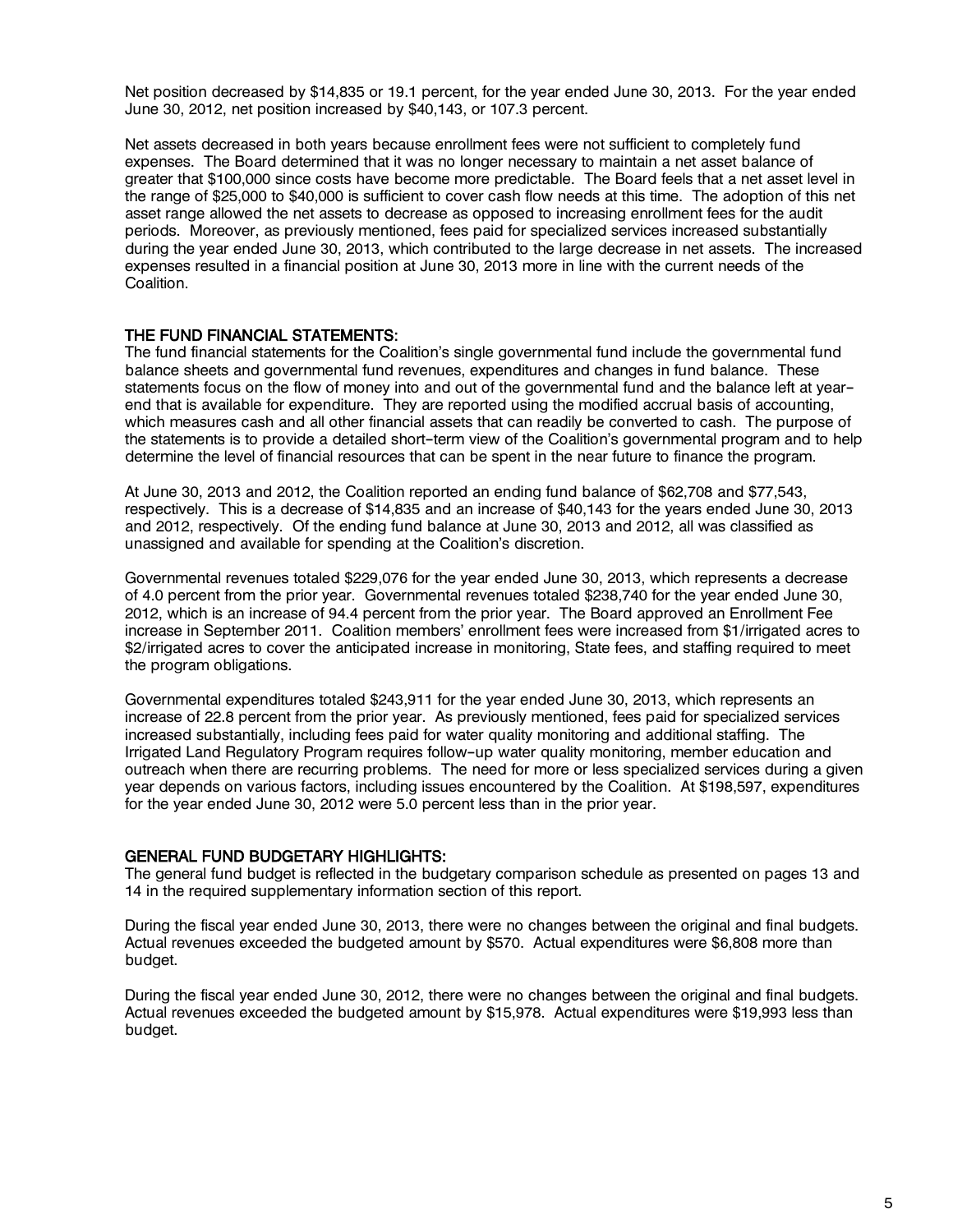The Board's authorization of significant expenditures over revenues required the need to draw upon the existing fund balance for both fiscal years presented was consistent with the coalition current policy and funding needs.

## REQUESTS FOR INFORMATION:

This financial report is designed to provide a general overview of the Coalition's finances for all those with an interest in the government's finances. Questions concerning any of the information provided in this report or requests for additional financial information should be addressed to the Coalition's Board of Directors, 1170 North Lincoln St., Suite 110, Dixon, CA 95620.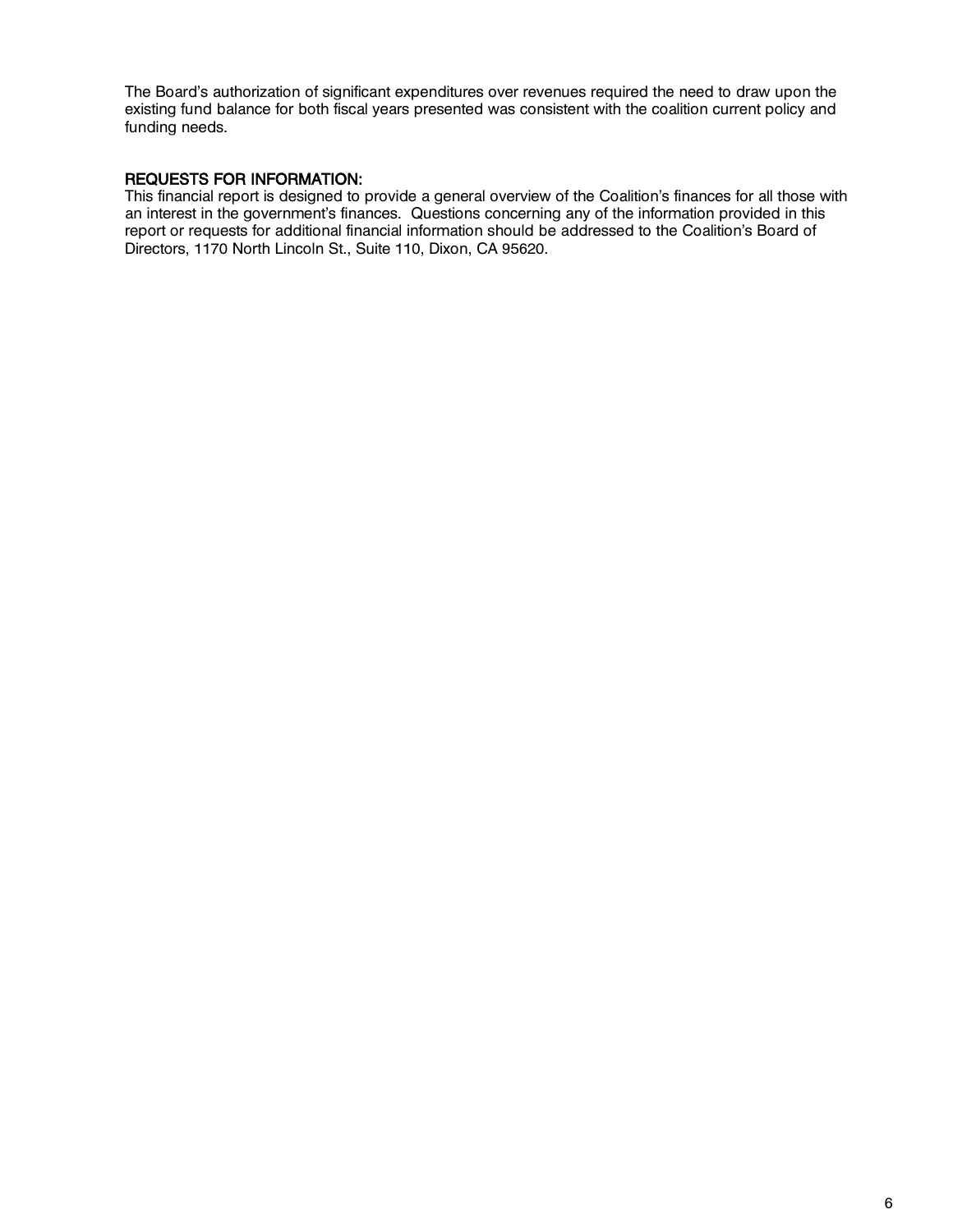## STATEMENTS OF NET POSITION AND GOVERNMENTAL FUND BALANCE SHEETS

### June 30, 2013

| <b>ASSETS:</b><br>Cash<br>Accounts receivable<br><b>Total Assets</b> | General<br><b>Fund</b><br>81,197<br>\$<br>381<br>81,578 | Adjustments<br>\$<br><u>\$</u> | Statement of<br><b>Net Position</b><br>81,197<br>\$<br>381<br>81,578 |
|----------------------------------------------------------------------|---------------------------------------------------------|--------------------------------|----------------------------------------------------------------------|
| <b>LIABILITIES:</b>                                                  |                                                         |                                |                                                                      |
| Accounts payable<br>Due to related parties                           | \$<br>3,495<br>15,375                                   | \$                             | \$<br>3,495<br>15,375                                                |
| <b>Total Liabilities</b>                                             | 18,870                                                  |                                | 18,870                                                               |
| <b>FUND BALANCE/NET POSITION:</b><br>Fund balance:<br>Unassigned     | 62,708                                                  | (62,708)                       |                                                                      |
| <b>Total Fund Balance</b>                                            | 62,708                                                  | (62, 708)                      |                                                                      |
| <b>Total Liabilities and Fund Balance</b>                            | 81,578                                                  |                                |                                                                      |
| Net assets:<br>Unrestricted                                          |                                                         | 62,708                         | 62,708                                                               |
| <b>Total Net Position</b>                                            |                                                         | 62,708                         | 62,708                                                               |
| <b>Total Liabilities and Net Position</b>                            |                                                         | \$                             | 81,578<br>S                                                          |
| June 30, 2012                                                        |                                                         |                                |                                                                      |
| <b>ASSETS:</b><br>Cash<br>Accounts receivable                        | General<br><b>Fund</b><br>\$<br>95,725<br>1,500         | Adjustments<br>\$              | Statement of<br><b>Net Position</b><br>95,725<br>\$<br>1,500         |
| <b>Total Assets</b>                                                  | 97,225<br>\$                                            | $\frac{1}{2}$                  | 97,225<br>\$                                                         |
| <b>LIABILITIES:</b><br>Due to related parties<br>Accounts payable    | \$<br>19,682                                            | \$                             | \$<br>19,682                                                         |
| <b>Total Liabilities</b>                                             | 19,682                                                  |                                | 19,682                                                               |
| <b>FUND BALANCE/NET POSITION:</b><br>Fund balance:                   |                                                         |                                |                                                                      |
| Unassigned                                                           | 77,543                                                  | (77, 543)                      |                                                                      |
| <b>Total Fund Balance</b>                                            | 77,543                                                  | (77, 543)                      |                                                                      |
| <b>Total Liabilities and Fund Balance</b>                            | 97,225<br>S.                                            |                                |                                                                      |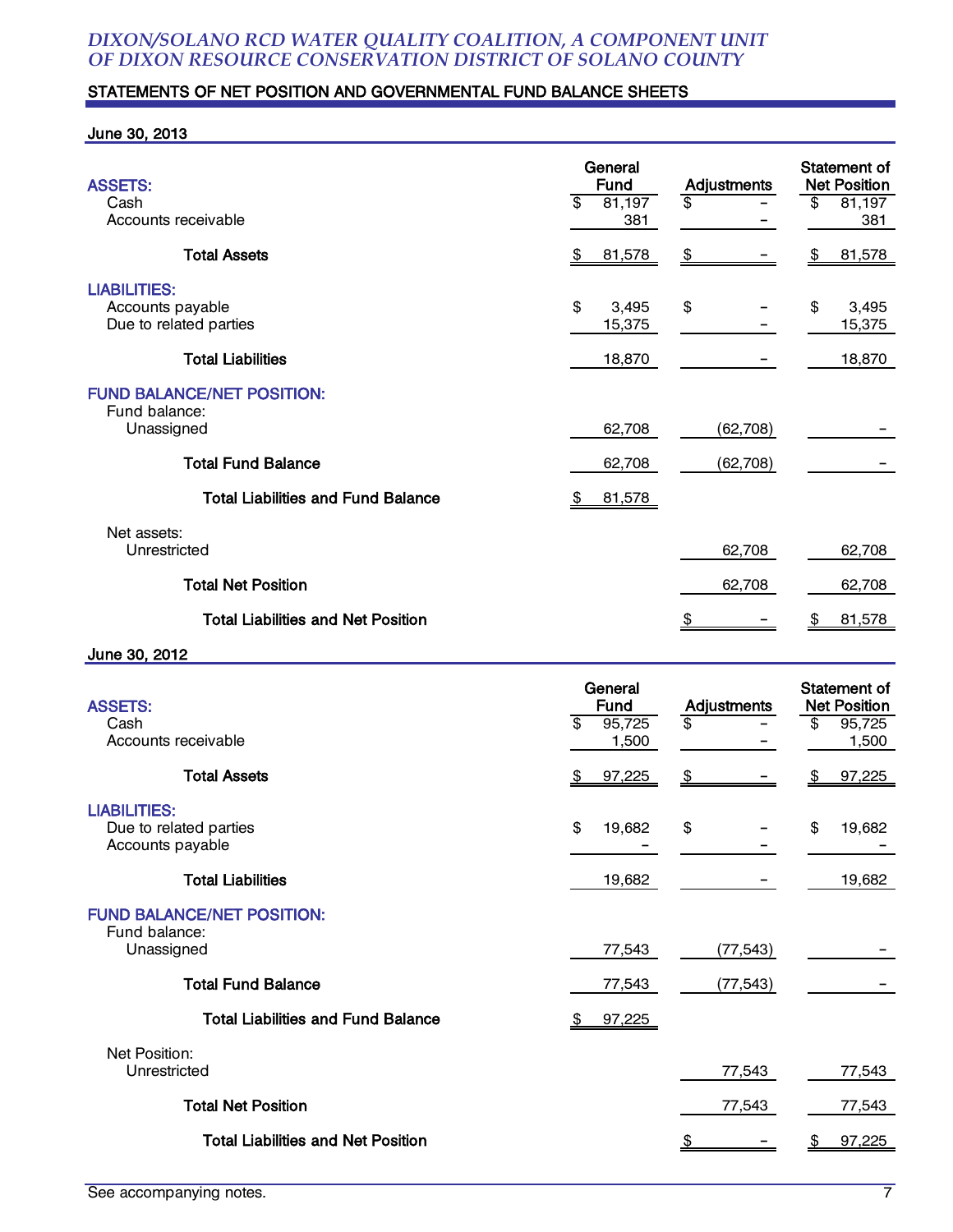### STATEMENTS OF ACTIVITIES AND GOVERNMENTAL FUND REVENUES, EXPENDITURES AND CHANGES IN FUND BALANCE

## Year Ended June 30, 2013

|                                              | General<br><b>Fund</b> | Adjustments | Statement of<br><b>Activities</b> |
|----------------------------------------------|------------------------|-------------|-----------------------------------|
| <b>PROGRAM EXPENDITURES/EXPENSES:</b>        |                        |             |                                   |
| Documents and records                        | \$<br>1,528            | \$          | \$<br>1,528                       |
| Fees and permits<br>Miscellaneous            | 63,767                 |             | 63,767                            |
|                                              | 236                    |             | 236                               |
| Office                                       | 259                    |             | 259                               |
| Postage                                      | 650                    |             | 650                               |
| Professional and specialized services        | 177,471                |             | 177,471                           |
| <b>Total Program Expenditures/Expenses</b>   | 243,911                |             | 243,911                           |
| <b>PROGRAM REVENUES:</b>                     |                        |             |                                   |
| <b>Enrollment fees</b>                       | 228,169                |             | 228,169                           |
| <b>Total Program Revenues</b>                | 228,169                |             | 228,169                           |
| Net Program Expense                          | (15, 742)              |             | (15, 742)                         |
| <b>GENERAL REVENUES:</b>                     |                        |             |                                   |
| Interest income                              | 907                    |             | 907                               |
| <b>Total General Revenues</b>                | 907                    |             | 907                               |
| <b>Change in Fund Balance/Net Position</b>   | (14, 835)              | S           | (14, 835)                         |
| Fund Balance/Net Position, Beginning of Year | 77,543                 |             | 77,543                            |
| Fund Balance/Net Position, End of Year       | 62,708                 |             | 62,708                            |

### Year Ended June 30, 2012

|                                                                                     | General<br><b>Fund</b><br>Adjustments |    | Statement of<br><b>Activities</b> |
|-------------------------------------------------------------------------------------|---------------------------------------|----|-----------------------------------|
| <b>PROGRAM EXPENDITURES/EXPENSES:</b>                                               |                                       |    |                                   |
| Documents and records                                                               | \$<br>1,200                           | \$ | \$<br>1,200                       |
| Fees and permits                                                                    | 64,880                                |    | 64,880                            |
| <b>Miscellaneous</b>                                                                | 464                                   |    | 464                               |
| Office                                                                              | 172                                   |    | 172                               |
| Postage                                                                             | 333                                   |    | 333                               |
| Professional and specialized services                                               | 131,548                               |    | 131,548                           |
| <b>Total Program Expenditures/Expenses</b>                                          | 198,597                               |    | 198,597                           |
| <b>PROGRAM REVENUES:</b><br><b>Enrollment fees</b><br><b>Total Program Revenues</b> | 237,885<br>237,885                    |    | 237,885<br>237,885                |
| Net Program Income                                                                  | 39,288                                |    | 39,288                            |
| <b>GENERAL REVENUES:</b><br>Interest income<br><b>Total General Revenues</b>        | 855<br>855                            |    | 855<br>855                        |
| <b>Change in Fund Balance/Net Position</b>                                          | 40,143                                |    | 40,143                            |
| Fund Balance/Net Position, Beginning of Year                                        | 37,400                                |    | 37,400                            |
| Fund Balance/Net Position, End of Year                                              | 77,543                                |    | 77,543                            |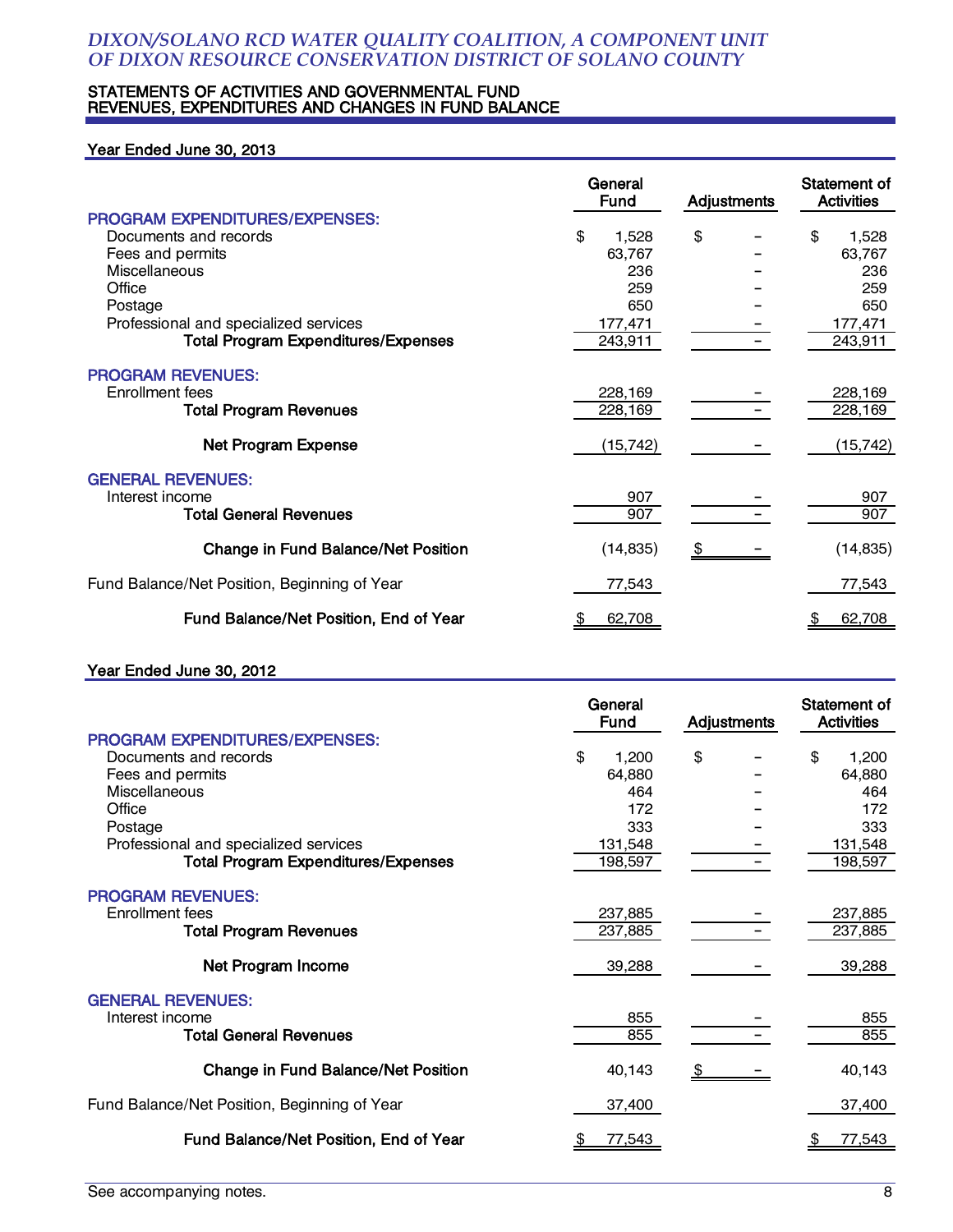## NOTES TO THE FINANCIAL STATEMENTS

## Years Ended June 30, 2013 and 2012

## NOTE 1 - SUMMARY OF SIGNIFICANT ACCOUNTING POLICIES:

#### FINANCIAL REPORTING ENTITY AND NATURE OF ACTIVITIES:

The Dixon/Solano RCD Water Quality Coalition (the Coalition) was established for the purpose of planning, mapping, monitoring, and assisting members with implementing best management practices for an effective solution to the Central Valley Regional Water Quality Control Board's Conditional Waiver for Irrigated Lands program throughout Solano County.

The Central Valley Regional Water Quality Control Board adopted a Conditional Waivers of Waste Discharge Requirements for Discharges from Irrigated Lands on July 11, 2003. As a result, all landowners and operators of irrigated lands within the Central Valley (Region 5) are required to comply with the agricultural wastewater requirement program. Compliance with this program may be accomplished by signing on as an individual discharger, or by joining a watershed coalition group. The Dixon and Solano Resource Conservation Districts (Dixon RCD and Solano RCD) entered into an agreement to form a local watershed coalition group to assure the most reasonable and economically feasible program is established and implemented.

The Coalition Board of Directors consists of twelve board members, five from the Dixon RCD and seven from the Solano RCD. Each member serves a four-year term. The Board of Supervisors of Solano County approves the appointment of each member.

Based on the Memorandum of Understanding for the Dixon/Solano RCD Water Quality Coalition, an Advisory Committee was established. The Advisory Committee consists of nine members, including at least one member from the Dixon RCD Board, one from the Solano RCD Board, and at least two enrolled landowners/farmers from each of the following three areas: Dixon RCD, Solano RCD, and the unincorporated area.

The role of the Advisory Committee is to review programs and present recommendations to the Coalition Board, review status of program enrollment and plans to increase enrollment, review the budget, and attend to other issues as needed.

Based on criteria outlined in Governmental Accounting Standards Board Statement No. 14, the Coalition is considered a discretely presented component unit of Dixon RCD. The services provided by the Coalition are for a specific type of resource conservation activity that is not considered an integral part of the Dixon RCD's normal operations. A separate general fund was established to account for the fiscal activities related to the Coalition.

The Coalition's financial accounts are maintained in accordance with generally accepted accounting principles (GAAP) and the uniform accounting system for Special Districts prescribed by the State Controller in compliance with the Government Code of the State of California.

#### MEASUREMENT FOCUS, BASIS OF ACCOUNTING AND FINANCIAL STATEMENT PRESENTATION: Fund Financial Statements:

Governmental fund financial statements are reported using the current financial resources measurement focus and the modified accrual basis of accounting. Revenues are recognized as soon as they are both measurable and available. Revenues are considered to be available when they are collectible within the current period or soon enough thereafter to pay liabilities of the current period. For this purpose, the Coalition considers revenues to be available if they are collected within 60 days of the end of the current fiscal period. Expenditures generally are recorded when a liability is incurred, as under accrual accounting. However, debt service expenditures, as well as expenditures related to compensated absences and claims and judgments, are recorded only when payment is due.

The Coalition uses a single general fund to maintain its financial records during the year. A fund is defined as a fiscal and accounting entity with a self-balancing set of accounts. The single general fund utilized by the Coalition is a governmental fund. Governmental funds reporting focuses on the sources, uses and balances of current financial resources. The difference between governmental fund assets and liabilities is reported as fund balance.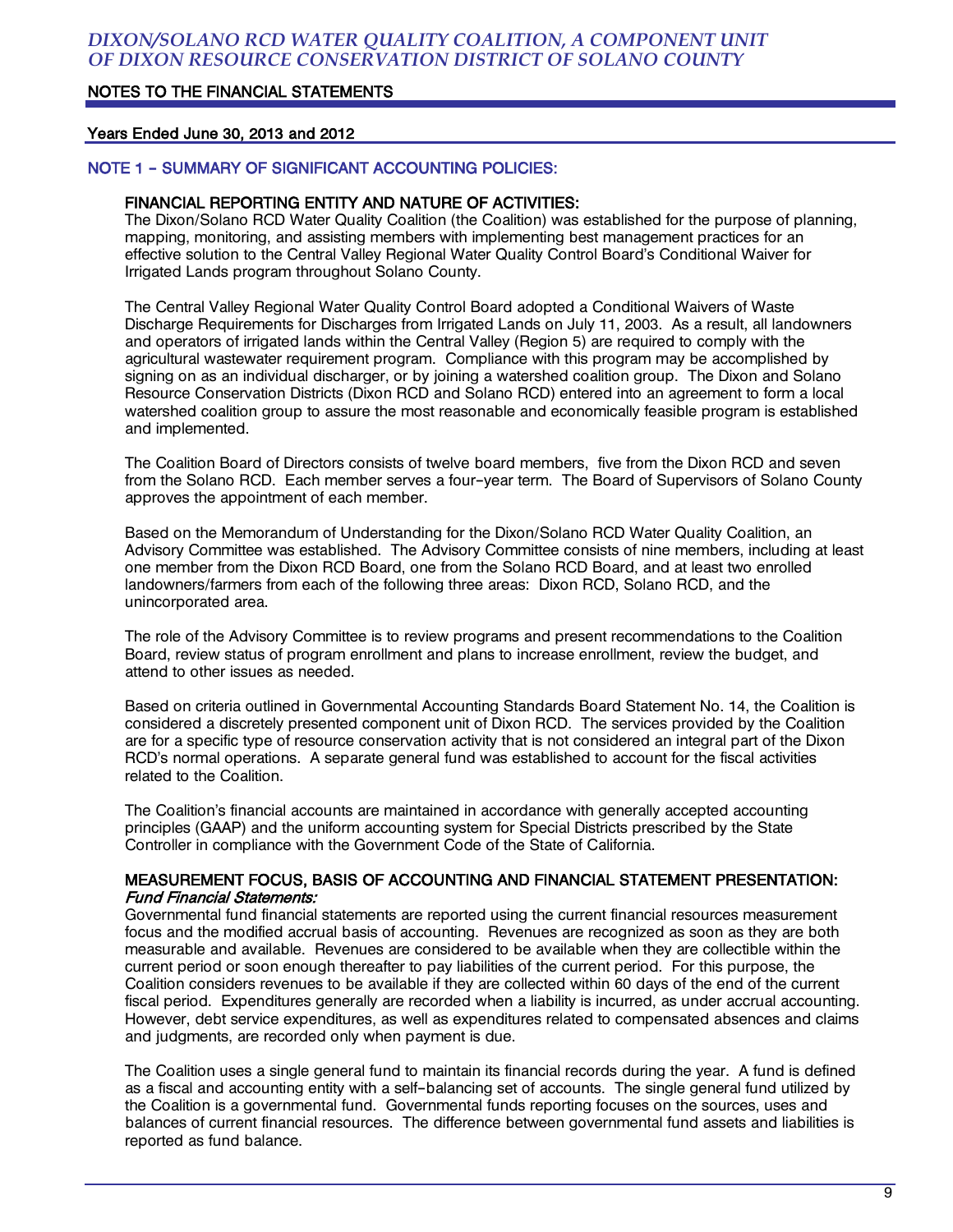# NOTES TO THE FINANCIAL STATEMENTS

## Years Ended June 30, 2013 and 2012

## NOTE 1 - SUMMARY OF SIGNIFICANT ACCOUNTING POLICIES: (Continued)

#### Government-Wide Financial Statements:

The government-wide financial statements (i.e., the statements of net assets and the statements of activities) report information on all activities of the Coalition. The Coalition is a special purpose entity engaged in a single governmental program. The Coalition has no fiduciary funds or component units that are fiduciary in nature.

The statements of activities demonstrate the degree to which the direct expenses of a given function or segment are offset by program revenues. Direct expenses are those that are clearly identifiable with a specific function. Program revenue of the Coalition consists solely of enrollment fees charged to members of the Coalition. Interest income and other items not properly included among program revenues are reported as general revenues.

The government-wide financial statements are reported using the economic resources measurement focus and the accrual basis of accounting. Revenues are recorded when earned and expenses are recorded when a liability is incurred, regardless of the timing of related cash flows. Enrollment fees are reported as revenue when received or accrued if determinable. Since participation in the program is voluntary, it is often doubtful whether the enrollment fee will be collected. Therefore, enrollments are considered to be earned when collected.

When both restricted and unrestricted resources are available for use, it is the Coalition's policy to use restricted resources first, then unrestricted resources as they are needed. The Coalition had no restricted resources at year-end for all fiscal years presented.

### CASH:

Custodial credit risk for deposits is the risk that, in the event of the failure of a depository financial institution, a government will not be able to recover its deposits or will not be able to recover collateral securities that are in the possession of an outside party. The custodial credit risk for investments is the risk that, in the event of the failure of the counterparty to a transaction, a government will not be able to recover the value of its investment or collateral securities that are in the possession of another party.

The Coalition maintains cash balances with financial institutions in accordance with California Government Code. The Coalition has not formally adopted its own deposit and investment policies that limit the Coalition's allowable investments or deposits and that address custodial credit risk. The California Government Code does not contain legal or policy requirements that would limit the exposure to custodial credit risk for deposits or investments, other than the following provision for deposits: The California Government Code requires that a financial institution secure deposits made by state or local governmental units by pledging securities in an undivided collateral pool held by a depository regulated under state law (unless so waived by the governmental unit). The market value of the pledged securities in the collateral pool must equal at least 110 percent of the total amount deposited by the public agencies. California law also allows financial institutions to secure deposits by pledging first trust deed mortgage notes having a value of 150 percent of the secured public deposits.

The Coalition deposits cash in the Solano County Treasury. The deposits are part of an investment pool managed by the Solano County Treasurer (Treasurer). The Coalition's ability to withdraw large sums of cash may be subject to certain restrictions set by the Treasurer. The Coalition's collateralized deposits with the Treasurer that are not federally insured at June 30, 2013 and 2012 totaled \$81,197 and \$95,725, respectively.

The Treasurer's pooled cash and investments are invested pursuant to investment policy guidelines established by the Treasurer and approved by the Solano County Board of Supervisors. The objectives of the policy are: legality, preservation of capital, liquidity, and yield. The policy addresses the soundness of financial institutions that maintain Treasurer deposits, types of investment instruments as permitted by the California Government Code, and the percentage of the portfolio which may be invested in certain instruments with longer terms of maturity. The County Treasury Oversight Committee annually reviews the investment policy and the portfolio activity. See the County of Solano Comprehensive Annual Financial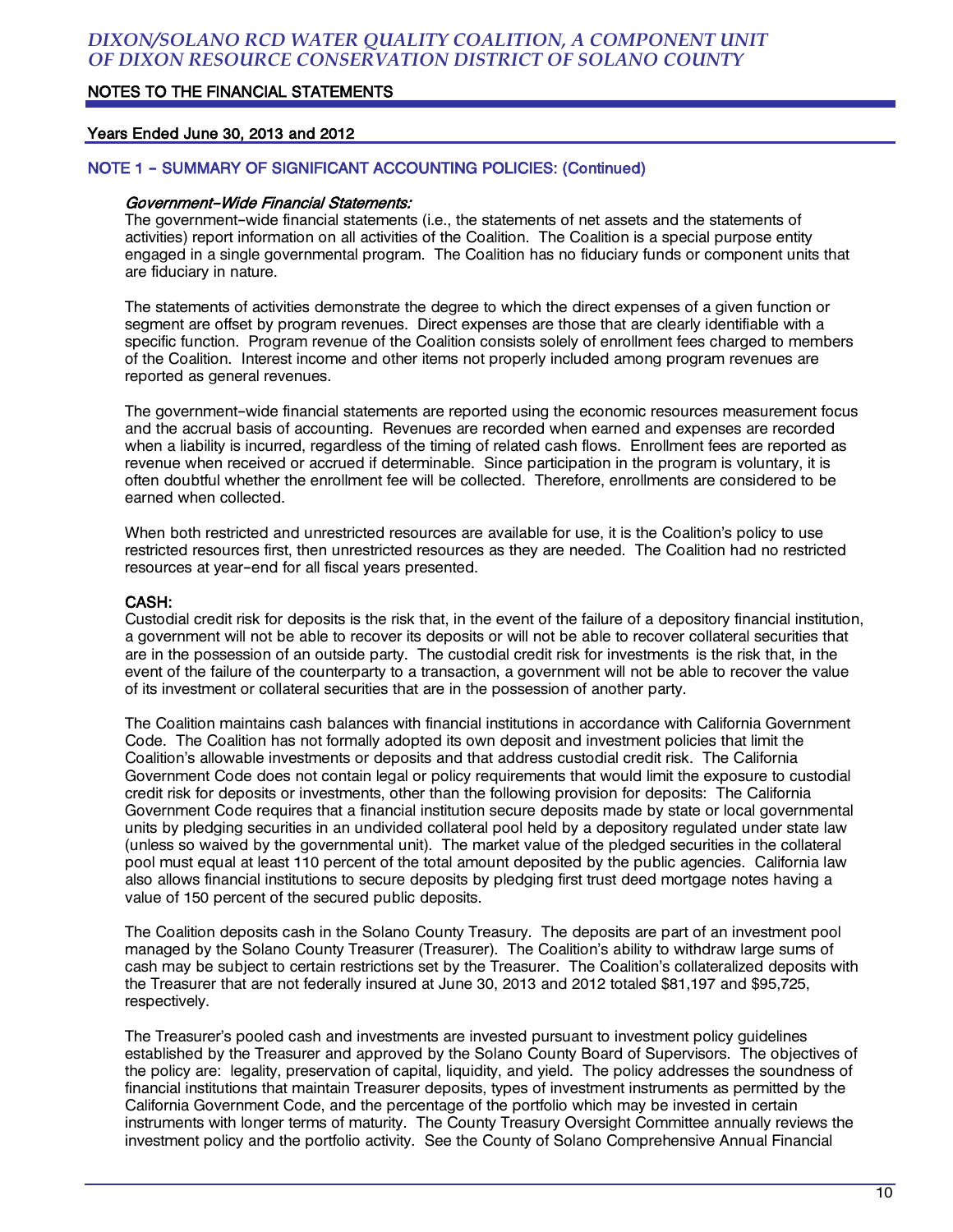## NOTES TO THE FINANCIAL STATEMENTS

### Years Ended June 30, 2013 and 2012

### NOTE 1 - SUMMARY OF SIGNIFICANT ACCOUNTING POLICIES: (Continued)

Report for more details regarding the County's investment pool, including its investment types, investment policy and disclosures related to investment credit risk, concentration of credit risk, interest rate risk and custodial credit risk, as required by GASB Statement No. 40.

#### ACCOUNTS RECEIVABLE:

Accounts receivable represents enrollment fees pertaining to the current fiscal year but collected after year end.

### ACCOUNTS PAYABLE:

Accounts payable represents the balance due for goods received and/or services rendered.

### OUTSTANDING WARRANTS:

Outstanding warrants represent the amount of treasury warrants issued but not yet presented to the Treasurer for payment. When warrants are mailed, expenditures are recorded and an outstanding warrant liability is created, pending presentation of the warrant.

### NET POSITION/FUND BALANCE:

The statement of activites utilizes a net position presentation. Net position are categorized as unrestricted, restricted, and invested in capital assets - net of related debt. Unrestricted represents net assets of the Coalition not restricted for any project or purpose. At June 30, 2013 the Coalition had no net assets categorized as restricted or invested in capital assets - net of related debt.

The governmental fund balance sheet utilizes a fund balance presentation. Under GASB 54, fund balance is segregated and classified as follows: Nonspendable fund balance, restricted fund balance, committed fund balance, assigned fund balance, and unassigned fund balance. At June 30, 2013 fund balance of the Coalition was entirely classified as unassigned, which represents residual fund balance after it is classified to the other categories.

## USE OF ESTIMATES:

The preparation of financial statements in conformity with accounting principles generally accepted in the United States of America requires management to make estimates and assumptions. These estimates and assumptions affect the reported amounts of assets and liabilities at the date of the financial statements and the reported amounts of revenues and expenses/expenditures during the reporting period. Actual results could differ from those estimates.

#### NOTE 2 - RISK MANAGEMENT:

The Coalition is exposed to various risks of loss related to torts; theft of, damage to, and destruction of assets; errors and omissions; and natural disasters. The Dixon RCD is a member of the Special Coalition Risk Management Authority (SCRMA), an intergovernmental risk sharing joint powers authority created pursuant to California Government Code Sections 6500 et. seq. The Dixon RCD pays an annual premium to SCRMA for its General and Auto Liability, Public Officials' and Employees' Errors and Omissions, Employment Practices Liability, and Workers' Compensation insurance coverage, among others. As a component unit of the Dixon RCD, the Coalition is included in the Dixon RCD's insurance coverage.

## NOTE 3 - RELATED PARTY TRANSACTIONS:

The Coalition reimburses the Dixon and Solano RCDs for administrative services and direct expenses associated with operating the Coalition. Amounts paid to the Dixon RCD for the years ended June 30, 2013 and 2012 were \$58,637 and \$52,981, respectively. Amounts due to the Dixon RCD at June 30, 2013 and 2012 were \$14,572 and \$13,899, respectively. Amounts paid to the Solano RCD for the years ended June 30, 2013 and 2012 were \$21,331 and \$19,368, respectively. Amounts due to the Solano RCD at June 30, 2013 and 2012 were \$4,298 and \$5,783, respectively.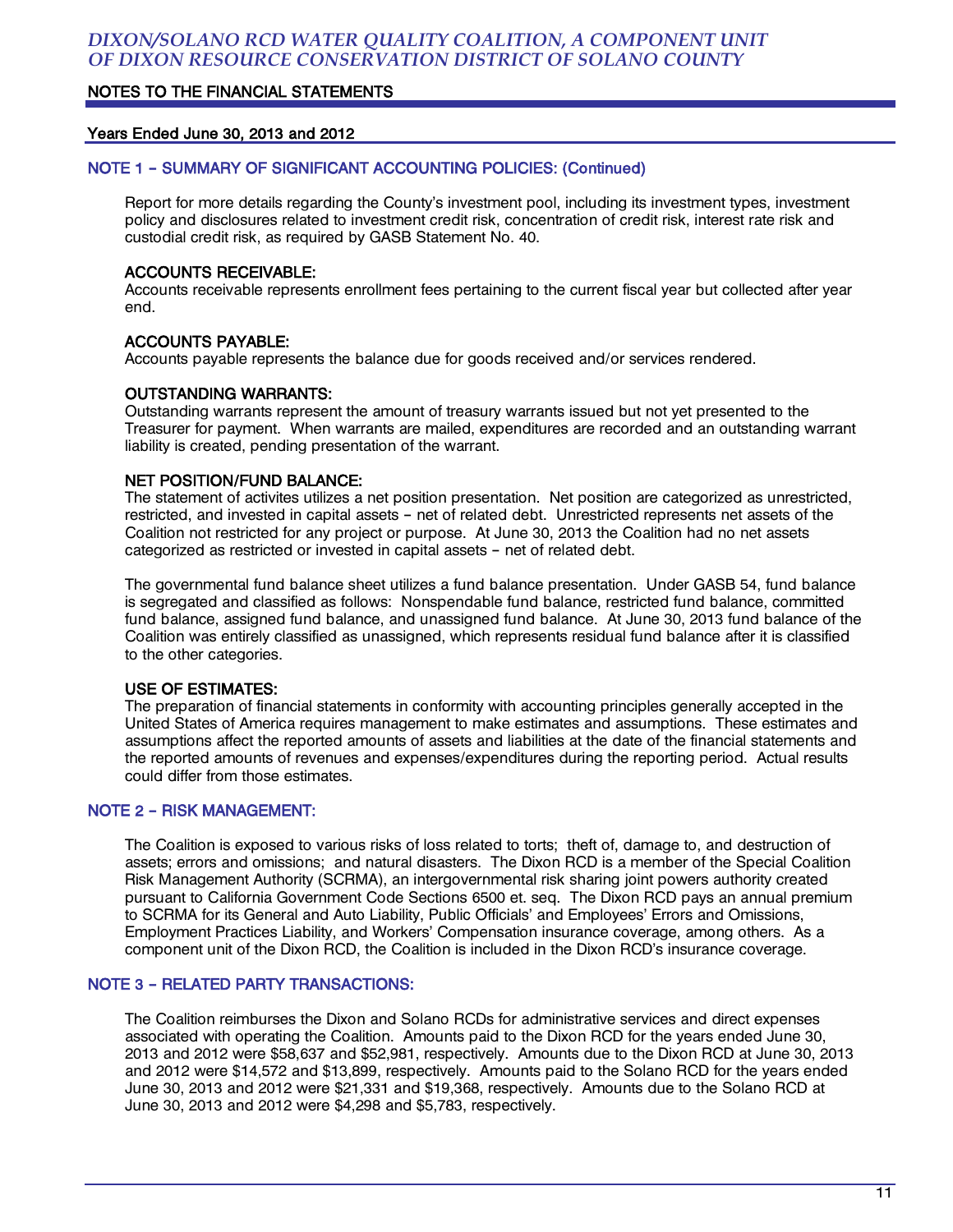# NOTES TO THE FINANCIAL STATEMENTS

## Years Ended June 30, 2013 and 2012

# NOTE 4 - SUBSEQUENT EVENTS:

Management has considered subsequent events for disclosure in the financial statements through March 6, 2014, which represents the date the financial statements were available to be issued.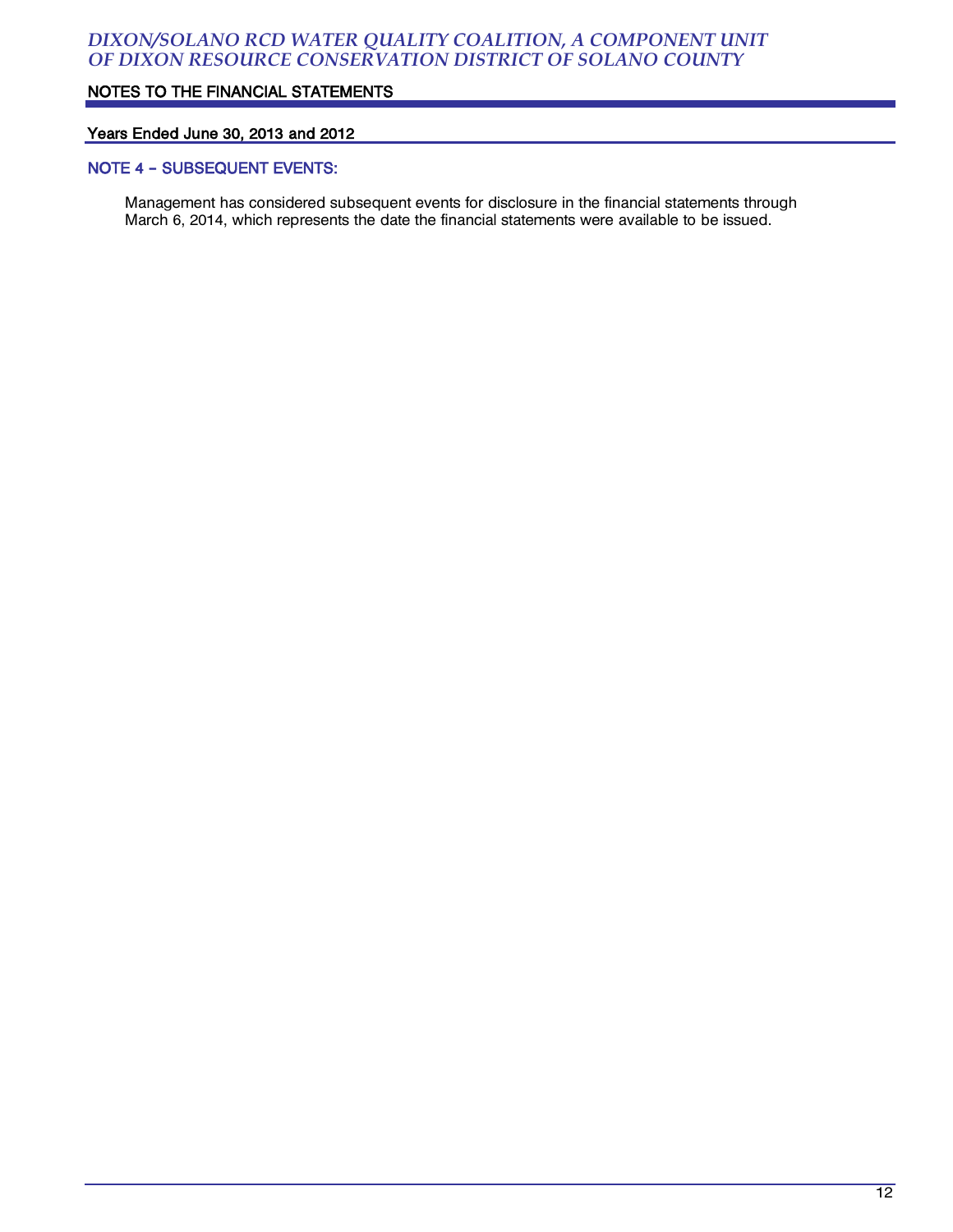*DIXON/SOLANO RCD WATER QUALITY COALITION THE DIXON RESOURCE CONSERVATION DISTRICT OF SOLANO COUNTY A COMPONENT UNIT OF* 

> Years Ended June 30, 2013 and 2012 Required Supplementary Information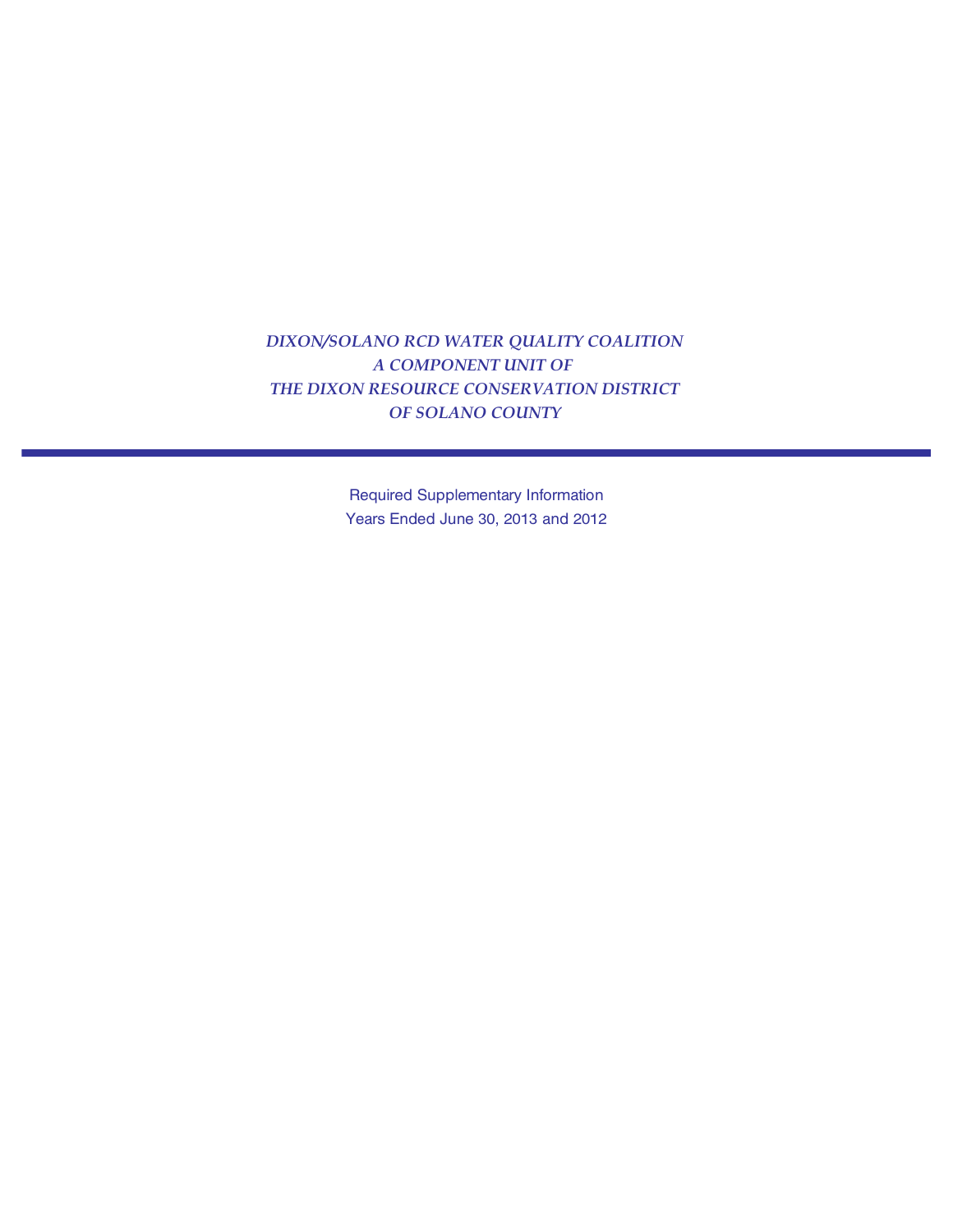# BUDGETARY COMPARISON SCHEDULE

# Year Ended June 30, 2013

|                                                                                                                                                                                 |    | <b>Budgeted Amounts</b><br>Original                 | Final                                               | Actual                                          | Variance<br>Favorable<br>(Unfavorable)          |
|---------------------------------------------------------------------------------------------------------------------------------------------------------------------------------|----|-----------------------------------------------------|-----------------------------------------------------|-------------------------------------------------|-------------------------------------------------|
| Budgetary Fund Balances, Beginning of Year                                                                                                                                      | \$ | 77,543                                              | \$<br>77,543                                        | \$<br>77,543                                    | \$                                              |
| <b>RESOURCES (INFLOWS):</b><br>Enrollment fees<br>Interest income                                                                                                               |    | 227,656<br>850                                      | 227,656<br>850                                      | 228,169<br>907                                  | 513<br>57                                       |
| <b>Amounts Available for Appropriation</b>                                                                                                                                      |    | 306,049                                             | 306,049                                             | 306,619                                         | 570                                             |
| <b>CHARGES TO APPROPRIATIONS (OUTFLOWS):</b><br>Documents and records<br>Fees and permits<br><b>Miscellaneous</b><br>Office<br>Postage<br>Professional and specialized services |    | 1,200<br>63,743<br>2.850<br>500<br>1,000<br>167,810 | 1,200<br>63,743<br>2.850<br>500<br>1,000<br>167,810 | 1,528<br>63,767<br>236<br>259<br>650<br>177,471 | (328)<br>(24)<br>2,614<br>241<br>350<br>(9,661) |
| <b>Total Charges to Appropriations</b>                                                                                                                                          |    | 237,103                                             | 237,103                                             | 243,911                                         | (6,808)                                         |
| <b>Budgetary Fund Balances,</b><br><b>End of Year</b>                                                                                                                           | S  | 68,946                                              | 68,946                                              | 62,708                                          | \$<br>(6,238)                                   |

### Explanation of Differences Between Budgetary Inflows and Outflows and GAAP Revenues and Expenditures:

| <b>Sources/Inflows of Resources:</b> |
|--------------------------------------|
|--------------------------------------|

| Actual amounts (budgetary basis) "available for appropriation" from the budgetary<br>comparison schedule.                                                                     | \$<br>306,619 |
|-------------------------------------------------------------------------------------------------------------------------------------------------------------------------------|---------------|
| Differences - Budget to GAAP:<br>The fund balance at the beginning of the year is a budgetary resource but is not a<br>current-year revenue for financial reporting purposes. | (77, 543)     |
| Total revenues as reported on the statement of activities and governmental fund<br>revenues, expenditures and changes in fund balance.                                        | 229.076       |
| Uses/Outflows of Resources:<br>Actual amounts (budgetary basis) "total charges to appropriations" from the<br>budgetary comparison schedule.                                  | 243,911       |
| Total expenditures as reported on the statement of activities and governmental fund<br>revenues, expenditures and changes in fund balance.                                    | 243.911       |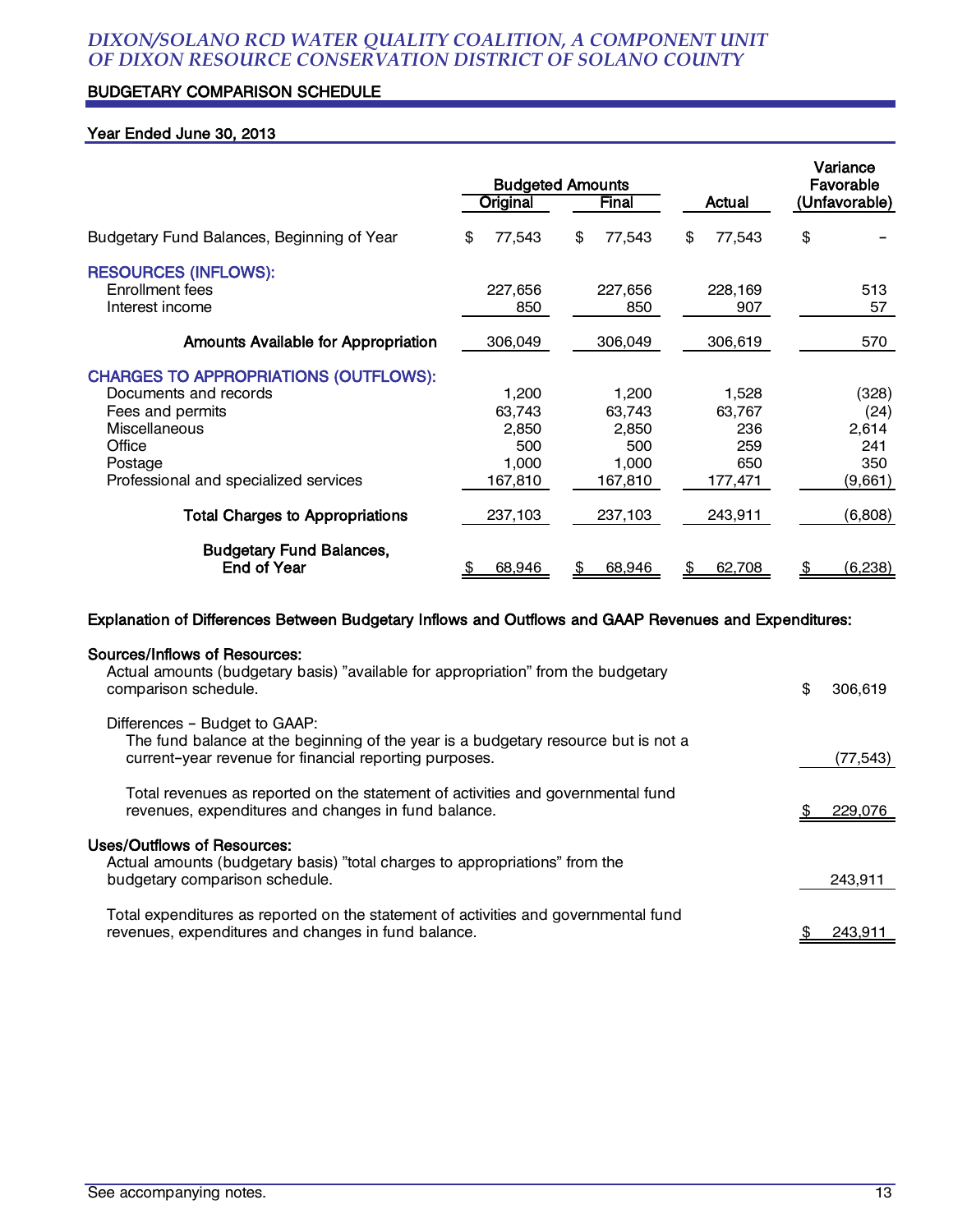# BUDGETARY COMPARISON SCHEDULE

# Year Ended June 30, 2012

|                                                                                                                                                                                                                    | <b>Budgeted Amounts</b><br>Original                            |           | Final                                                          | Actual                                                     | Variance<br>Favorable<br>(Unfavorable)                |
|--------------------------------------------------------------------------------------------------------------------------------------------------------------------------------------------------------------------|----------------------------------------------------------------|-----------|----------------------------------------------------------------|------------------------------------------------------------|-------------------------------------------------------|
| Budgetary Fund Balances, Beginning of Year                                                                                                                                                                         | \$<br>34,562                                                   | \$        | 34,562                                                         | \$<br>37,400                                               | \$<br>2,838                                           |
| <b>RESOURCES (INFLOWS):</b><br>Enrollment fees<br>Interest income                                                                                                                                                  | 224,000<br>1,600                                               |           | 224,000<br>1,600                                               | 237,885<br>855                                             | 13,885<br>(745)                                       |
| <b>Amounts Available for Appropriation</b>                                                                                                                                                                         | 260,162                                                        |           | 260,162                                                        | 276,140                                                    | 15,978                                                |
| <b>CHARGES TO APPROPRIATIONS (OUTFLOWS):</b><br>Documents and records<br>Fees and permits<br>Miscellaneous<br>Office<br>Postage<br>Professional and specialized services<br><b>Total Charges to Appropriations</b> | 1,200<br>47,040<br>2,850<br>250<br>2.500<br>164.750<br>218,590 |           | 1,200<br>47,040<br>2,850<br>250<br>2.500<br>164,750<br>218,590 | 1,200<br>64,880<br>464<br>172<br>333<br>131,548<br>198,597 | (17, 840)<br>2,386<br>78<br>2,167<br>33,202<br>19,993 |
| <b>Budgetary Fund Balances,</b><br><b>End of Year</b>                                                                                                                                                              | 41,572                                                         | <u>\$</u> | 41,572                                                         | 77,543                                                     | \$<br>35,971                                          |

### Explanation of Differences Between Budgetary Inflows and Outflows and GAAP Revenues and Expenditures:

| Actual amounts (budgetary basis) "available for appropriation" from the budgetary<br>comparison schedule.                                                                     | \$<br>276,140 |
|-------------------------------------------------------------------------------------------------------------------------------------------------------------------------------|---------------|
| Differences - Budget to GAAP:<br>The fund balance at the beginning of the year is a budgetary resource but is not a<br>current-year revenue for financial reporting purposes. | (37, 400)     |
| Total revenues as reported on the statement of activities and governmental fund<br>revenues, expenditures and changes in fund balance.                                        | 238,740       |
| Uses/Outflows of Resources:<br>Actual amounts (budgetary basis) "total charges to appropriations" from the<br>budgetary comparison schedule.                                  | 198,597       |
| Total expenditures as reported on the statement of activities and governmental fund<br>revenues, expenditures and changes in fund balance.                                    | 198.597       |